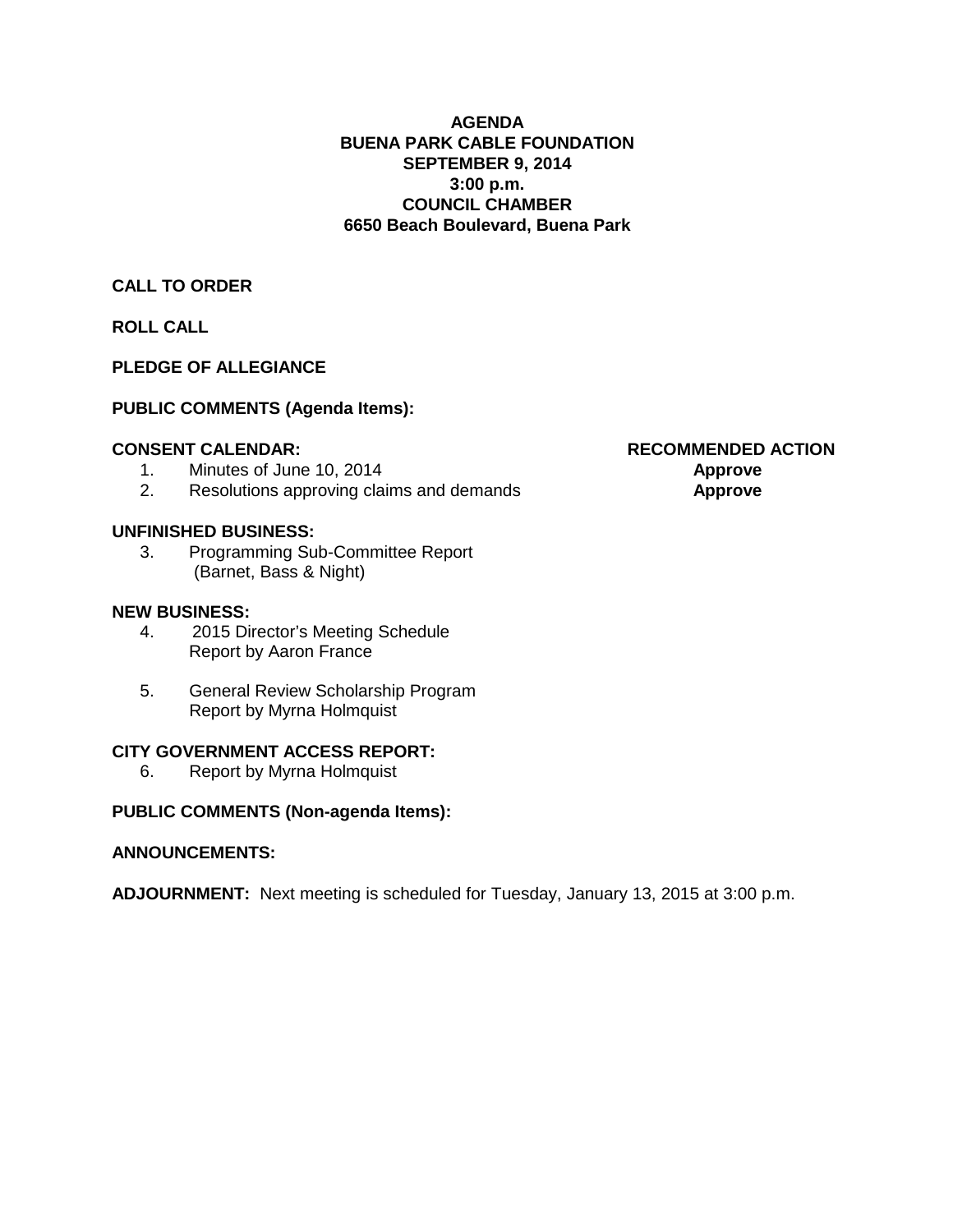# **BUENA PARK CABLE FOUNDATION MINUTES OF MEETING June 10, 2014**

President Art Brown called the Buena Park Cable Foundation Meeting of May 27, 2014 to order at 2:00 p.m. in the Council Chamber, 6650 Beach Boulevard, Buena Park, California.

PRESENT: Barnet, Bass, Berry, Brown, Night, Smith and Swift (entered at 3:21 PM) ABSENT: Harbert (excused)

# **ALSO PRESENT:**

Aaron France, Assistant to the City Manager, Myrna Holmquist, Communications & Marketing Manager, Dennis Varela, Accountant and Marsha Cook, Executive Assistant.

# **PLEDGE OF ALLEGIANCE**

Jim Bass led the Pledge of Allegiance to the flag.

# **PUBLIC COMMENTS (Agenda Items):**

There were no public comments.

# **CONSENT CALENDAR:**

# **MINUTES OF MAY 27, 2014**

| <b>MOTION:</b> | Berry/Night to APPROVE the minutes.         |
|----------------|---------------------------------------------|
| AYES:          | Barnet, Bass, Berry, Brown, Night and Smith |
| NOES:          | <b>None</b>                                 |
| ABSENT:        | <b>Harbert and Swift</b>                    |

# **RESOLUTION APPROVING CLAIMS AND DEMANDS**

| MOTION: | Berry/Night to APPROVE the claims and demands. |
|---------|------------------------------------------------|
| AYES:   | Barnet, Bass, Berry, Brown, Night and Smith    |
| NOES:   | None.                                          |
| ABSENT: | <b>Harbert and Swift</b>                       |

# **UNFINISHED BUSINESS**

# **PROPOSAL TO PRODUCE ADDITIONAL HISTORICAL BUILDING PROGRAMS**

President Brown suggested combining this item with the New Business (2014-2015 Budget Adoption) item.

### **NEW BUSINESS**

# **2014-2015 BUDGET ADOPTION**

Aaron France distributed supporting budget documentation and reviewed it with the members, highlighting an addition to the Programming Budget for 4 new shows in the Ministerial Series, and 5 additional shows (TBD) for the BPTV Channel 3 Government Access line-up as well as increasing the production stipend to \$900 per show, which increases the 2014-2015 production budget from \$69,950 to \$79,700.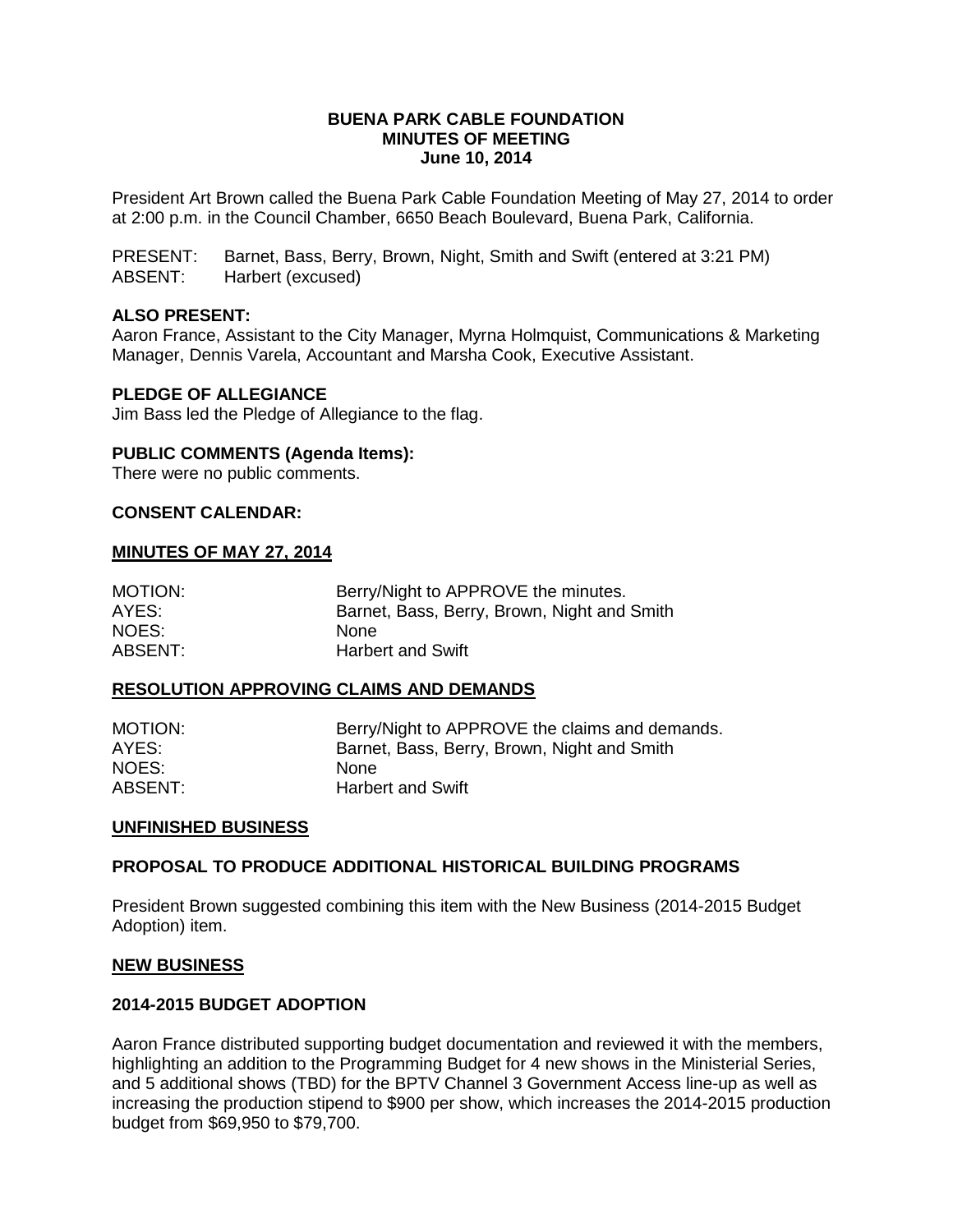BUENA PARK CABLE FOUNDATION June 10, 2014 PAGE 2

| MOTION: | Berry/Night to approve the 2014-2015 Budget |
|---------|---------------------------------------------|
| AYES:   | Barnet, Bass, Berry, Brown, Night, Smith    |
| NOES:   | <b>None</b>                                 |
| ABSENT: | <b>Harbert and Swift</b>                    |

Grant Barnet relayed that he thought it was a good time to appoint a sub-committee to research developing new shows and analyze information coming in from the community in conjunction with producing any historical shows to be developed for the 5 newly budgeted programs.

Grant Barnet, Jim Bass and Baron Night volunteered to form a Programming Sub-Committee (with Myrna Holmquist to be consulted and informed).

President Art Brown asked that a programming report be presented to the Foundation which would outline specific committee recommendations.

MOTION: Barnet/Night to approve the formation of a Programming Sub-Committee AYES: Barnet, Bass, Berry, Brown, Night, Smith and Swift NOES: None ABSENT: Harbert

# **CITY GOVERNMENT ACCESS REPORT**

Myrna Holmquist reported that programming currently running on BPTV includes the City Hall Open House, the Buena Park Youth Theater's production of Tom Sawyer, the Village Circle H-Mart Opening, Relay for Line Promos, Adopt-a-Pet, a Memorial Day program, the Children's Art Festival, the Police Department's Annual Luncheon, and a Pool and Water Safety program for Summer.

# **PUBLIC COMMENTS (Non-agenda Items):**

There were no public comments.

# **ANNOUNCEMENTS:**

Aaron France announced that the equipment upgrades in the Council Chamber have been completed, with the exception of the monitors which will be installed the next week.

# **ADJOURNMENT:**

There being no further business, the meeting was adjourned at 3:27 p.m. The next meeting is scheduled for September 9, 2014 at 3:00 p.m.

\_\_\_\_\_\_\_\_\_\_\_\_\_\_\_\_\_\_\_\_\_\_\_\_\_\_\_\_\_ \_\_\_\_\_\_\_\_\_\_\_\_\_\_\_\_\_\_\_\_\_

# **ATTEST:**

Marsha Cook, Exec. Asst. Art Brown, President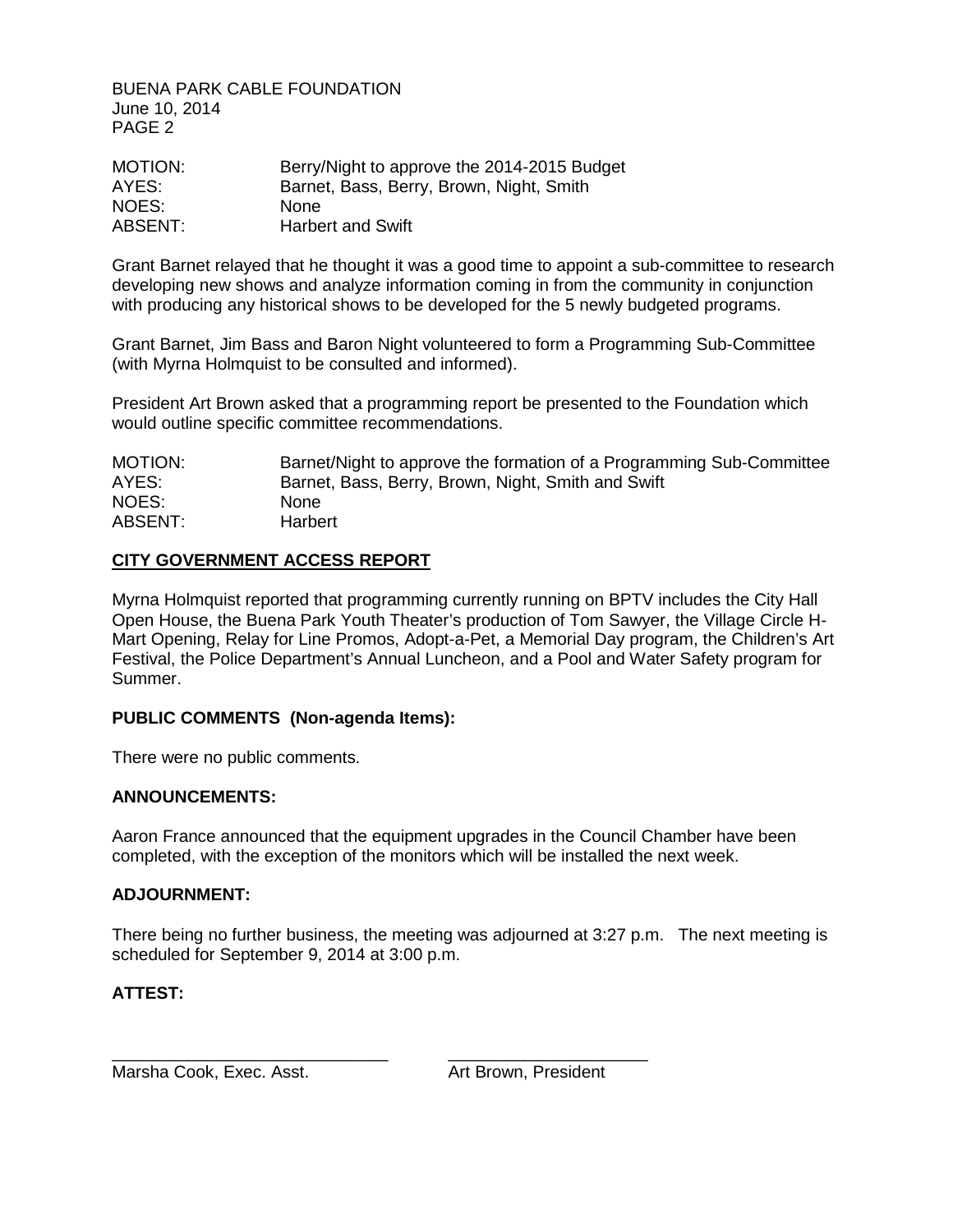#### **CITY OF BUENA PARK FOUNDATION CHECK REGISTER For FY 2013-2014**

| <b>Date</b> | Vendor                  | <b>Description</b>                                                    | Invoice #             | Check# | Amount    |
|-------------|-------------------------|-----------------------------------------------------------------------|-----------------------|--------|-----------|
| 6/3/2014    | Cathy Baek              | Buena Park Today - Spring, H-Mart Ribbon Cutting Ceremony             | June-2014             | 6485   | 400.00    |
| 6/3/2014    | <b>Gretchen Morales</b> | Marketing Assistant BP TV for May, Reimburse Staples Supplies (DVD's) | 053114, 05/21/14      | 6486   | 294.59    |
| 6/3/2014    | <b>Time Warner</b>      | Cable Service for June                                                | June-14               | 6487   | 78.52     |
| 6/3/2014    | Vista Media Services    | Buena Park Youth Theatre Production of Tom Sawyer                     | 331-14                | 6488   | 850.00    |
| 6/4/2014    | James Bass              | Buena Park Foundation Meeting on May 27, 2014                         | May 27, 2014          | 6489   | 100.00    |
| 6/4/2014    | Art Brown               | Buena Park Foundation Meeting on May 27, 2014                         | May 27, 2014          | 6490   | 100.00    |
| 6/4/2014    | Fred Smith              | Buena Park Foundation Meeting on May 27, 2014                         | May 27, 2014          | 6491   | 100.00    |
| 6/4/2014    | City of Buena Park      | 12 Nine Volt Batteries & 24 AA Batteries from City Inventory          | Mar-2014              | 6492   | 18.92     |
| 6/17/2014   | Jane Cameron            | May Crime Watch #2, June Crime Watch #1                               | B1314-0603            | 6493   | 400.00    |
| 6/17/2014   | <b>Mark Cloud</b>       | June Crime Watch Episode #1, City Council 05/13/14 & 05/22/14         | 9690                  | 6494   | 2,650.00  |
|             |                         | Police Luncheon 2014, Memorial Day Service 2014                       |                       |        |           |
| 6/17/2014   | <b>Mark Cloud</b>       | June Crime Watch Episode #2, Summer Concert 2014                      | 9692                  | 6495   | 1,550.00  |
| 6/17/2014   | Vista Media Services    | Adopt-A-Pet Show 28                                                   | 335-13                | 6496   | Voided    |
| 6/17/2014   | Vista Media Services    | Adopt-A-Pet Show 28                                                   | 335-13                | 6497   | 850.00    |
| 6/17/2014   | James Bass              | Buena Park Foundation Meeting on June 10, 2014                        | June 10, 2014         | 6498   | 100.00    |
| 6/17/2014   | Art Brown               | Buena Park Foundation Meeting on June 10, 2014                        | June 10, 2014         | 6499   | 100.00    |
| 6/17/2014   | <b>Fred Smith</b>       | Buena Park Foundation Meeting on June 10, 2014                        | June 10, 2014         | 6500   | 100.00    |
| 6/25/2014   | Vista Media Services    | Buena Park Today - Summer 2014, Inside BP - Calico Train Re-Opening   | 336-14, 337-14        | 6501   | 1,700.00  |
|             |                         | and New Rides at Camp Snoopy                                          |                       |        |           |
| 7/11/2014   | Cathy Baek              | Buena Park Today - Summer, Knott's Calico Mine Re-Opening             | June-14               | 6503   | 400.00    |
| 7/11/2014   | City Of Buena Park      | Reimburse City for Foundations Part of A/V Equipment Purchase in      | June-14               | 6504   | 10,000.00 |
|             |                         | <b>Council Chambers</b>                                               |                       |        |           |
| 7/11/2014   | City Of Buena Park      | Reimburse City for Paper Purchased with City Credit Card              | May-14                | 6505   | 103.91    |
| 7/14/2014   | Jane Cameron            | June Crime Watch #2                                                   | B1314-0630            | 6507   | 200.00    |
| 7/14/2014   | <b>Mark Cloud</b>       | City Council 06/10/14 & 06/24/14                                      | 9694                  | 6508   | 480.00    |
| 7/25/2014   | <b>Gretchen Morales</b> | Marketing Assistant BP TV for June                                    | 063014                | 6511   | 261.12    |
| 8/28/2014   | City Of Buena Park      | Accounting and Staff Services for Fiscal Year 2013-14                 | Aug-14                | 6520   | 13,000.00 |
|             |                         |                                                                       |                       |        |           |
|             |                         |                                                                       | <b>Total For June</b> |        | 33,837.06 |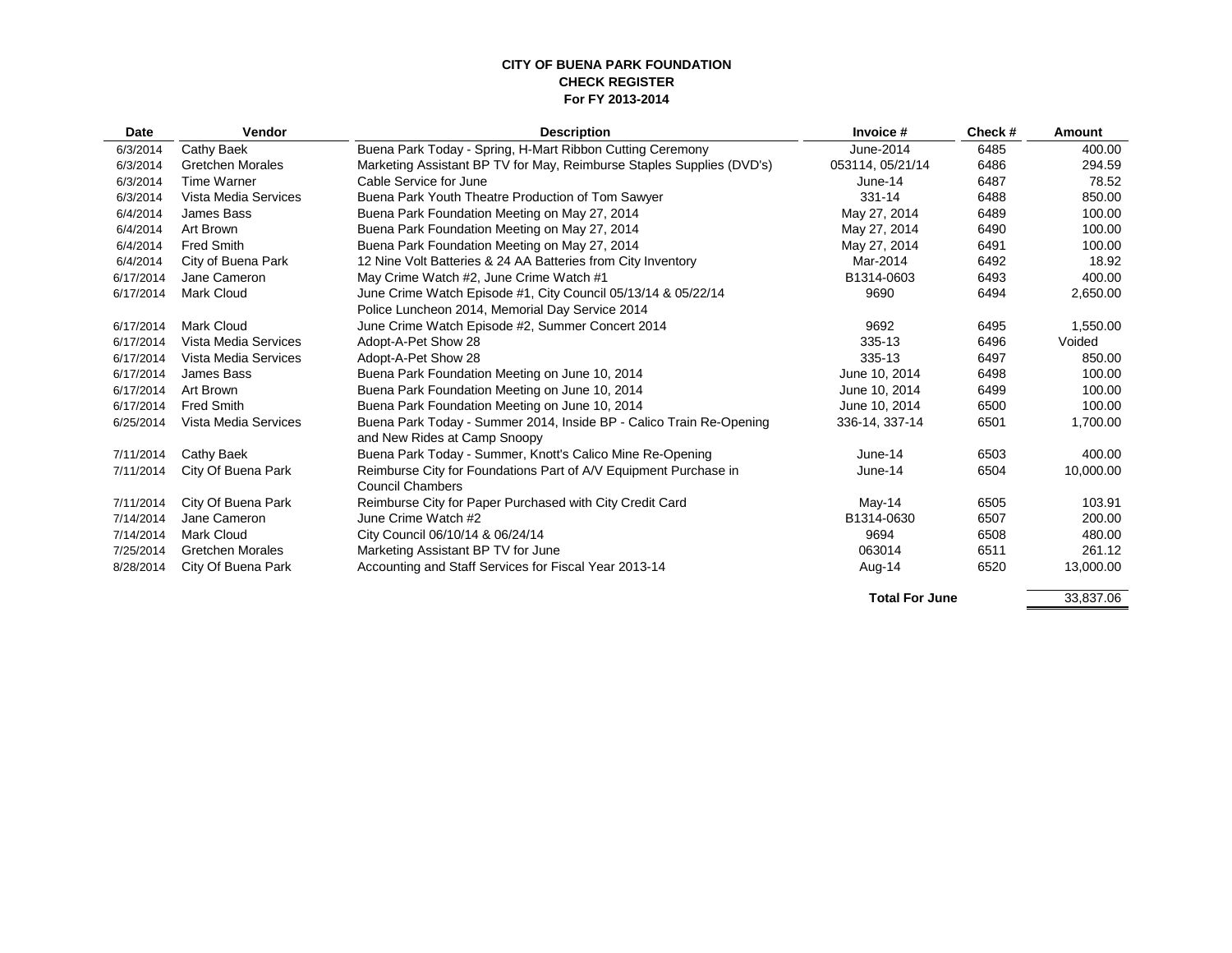#### **CITY OF BUENA PARK FOUNDATION CHECK REGISTER For FY 2014-2015**

| <b>Date</b> | Vendor               | <b>Description</b>                                                | Invoice #               | Check# | Amount   |
|-------------|----------------------|-------------------------------------------------------------------|-------------------------|--------|----------|
| 7/1/2014    | Time Warner          | Cable Service for July                                            | July-14                 | 6502   | 80.67    |
| 7/11/2014   | Vista Media Services | Capital Improvement Projects Overview, Parks Summer Programs 2014 | 340-14, 341-14          | 6506   | 1,700.00 |
| 7/14/2014   | Jane Cameron         | July Crime Watch #1                                               | B1314-0630              | 6507   | 200.00   |
| 7/14/2014   | Mark Cloud           | July Crime Watch #1, Buena Park Library Summer 2014               | 9694                    | 6508   | 1,650.00 |
| 7/24/2014   | Mark Cloud           | July Crime Watch #2                                               | 9698                    | 6509   | 900.00   |
| 7/24/2014   | Vista Media Services | Civic Theatre Summer 2014                                         | 342-14                  | 6510   | 900.00   |
| 7/25/2014   | Gretchen Morales     | Marketing Assistant BP TV for July                                | 073114                  | 6511   | 261.12   |
| 8/4/2014    | Vista Media Services | <b>Phase 1 Water Conservation Ordinance</b>                       | 343-14                  | 6512   | 900.00   |
| 8/6/2014    | Mark Cloud           | August Crime Watch #1, City Council 07/08/14 & 07/22/14           | 9700                    | 6513   | 1,180.00 |
| 8/6/2014    | Vista Media Services | Taste of West O.C. Chamber & Tabletop Business Expo               | 344-14                  | 6514   | 900.00   |
| 8/18/2014   | Mark Cloud           | August Crime Watch #2                                             | 9701                    | 6515   | 900.00   |
| 8/18/2014   | Vista Media Services | Inside BP - National Night Out                                    | 346-14                  | 6516   | 900.00   |
| 8/21/2014   | Mark Cloud           | August Crime Watch #1, City Council 07/08/14 & 07/22/14           | 9700                    | 6517   | 1,180.00 |
| 8/27/2014   | Time Warner          | Cable Service for September                                       | Sep-14                  | 6518   | 80.67    |
| 8/27/2014   | Vista Media Services | Adopt-A-Pet Show #29 - August thru September 2014                 | 347-14                  | 6519   | 900.00   |
|             |                      |                                                                   | Tatal July Than America |        | 1000010  |

**Total July Thru August** 12,632.46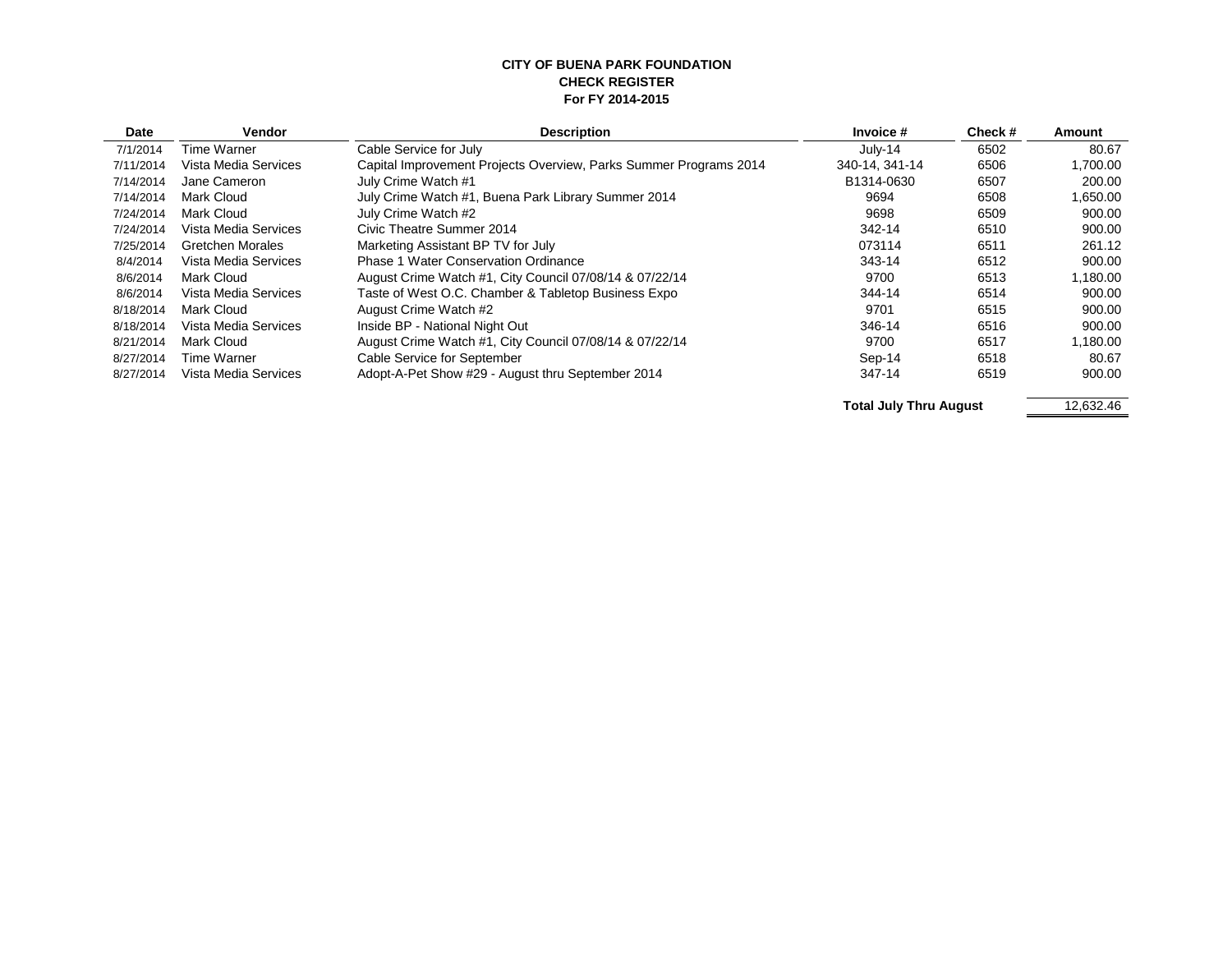# **BUENA PARK FOUNDATION Income Statement August 31, 2014**

|                                          |                                    | <b>Current Year</b> |           |                |                           | Prior Year  |
|------------------------------------------|------------------------------------|---------------------|-----------|----------------|---------------------------|-------------|
|                                          |                                    | Actual              |           | Variance-      |                           | Actual      |
|                                          |                                    | Period Ending       | Favorable |                | Period Ending             |             |
|                                          | <b>Budget</b>                      | August 31, 2014     |           | (Unfavorable)  | June 30, 2014             |             |
|                                          |                                    |                     |           |                |                           |             |
| <b>REVENUES</b>                          |                                    |                     |           |                |                           |             |
| 3410 Investment Income                   | $\boldsymbol{\mathsf{S}}$<br>50.00 | 0.71                | \$        | (49.29)        | $\boldsymbol{\mathsf{S}}$ | 43.27       |
| 3900 Miscellaneous Revenue               |                                    |                     |           |                |                           |             |
| 3951 Contribution from Time Warner/AT&T  | 105,000.00                         |                     |           | (105,000.00)   |                           | 107,868.34  |
| <b>Total Revenues</b>                    |                                    |                     |           |                | $\sqrt[6]{\frac{1}{2}}$   |             |
|                                          | \$105,050.00                       | \$<br>0.71          |           | \$(105,049.29) |                           | 107,911.61  |
| <b>EXPENDITURES</b>                      |                                    |                     |           |                |                           |             |
| 5214 Taxes and Fees                      | 100.00                             |                     |           | 100.00         |                           | 61.00       |
| 5219 Time Warner Video Services          | 1,000.00                           | 161.34              |           | 838.66         |                           | 863.72      |
| 5220 Government Access/City              | 79,700.00                          | 11,911.12           |           | 67,788.88      |                           | 71,331.91   |
| <b>Government Access/Council</b><br>5221 | 6,000.00                           | 560.00              |           | 5,440.00       |                           | 5,605.00    |
| 5223 Ministerial Series                  | 3,300.00                           |                     |           | 3,300.00       |                           |             |
| 5225 Member Salaries                     | 3,000.00                           |                     |           | 3,000.00       |                           | 2,500.00    |
| 5227 Miscellaneous Expenses              | 1,000.00                           |                     |           | 1,000.00       |                           | 40.51       |
| 5230 Scholarships                        | 5,000.00                           |                     |           | 5,000.00       |                           | 4,995.00    |
| 5240 Professional Services               | 1,600.00                           |                     |           | 1,600.00       |                           | 1,449.00    |
| 5245 Accounting/Staff Services           | 13,000.00                          |                     |           | 13,000.00      |                           | 13,000.00   |
| 5250 Equipment Maintenance               | 2,000.00                           |                     |           | 2,000.00       |                           | 2,000.00    |
| 5410 Stationery/Supplies                 | 250.00                             |                     |           | 250.00         |                           | 103.91      |
| 5411 Printing                            | 150.00                             |                     |           | 150.00         |                           |             |
| 5420 Books/Dues/Subscriptions            | 200.00                             |                     |           | 200.00         |                           | 80.00       |
| 5430 Postage                             | 100.00                             |                     |           | 100.00         |                           | 49.00       |
| 5840 Capital Outlay                      | 2,000.00                           |                     |           | 2,000.00       |                           | 8,000.00    |
| <b>Total Expenditures</b>                | 118,400.00                         | 12,632.46           |           | 105,767.54     |                           | 110,079.05  |
| Revenues Over (Under) Expenditures       | (13,350.00)                        | (12, 631.75)        |           | (718.25)       |                           | (2, 167.44) |
| Fund Balance, Beginning of Period        | 73,160.37                          | 73,160.37           |           |                |                           | 75,327.81   |
| Fund Balance, End of Period              | 59,810.37<br>\$                    | \$<br>60,528.62     | \$        | (718.25)       |                           | 73,160.37   |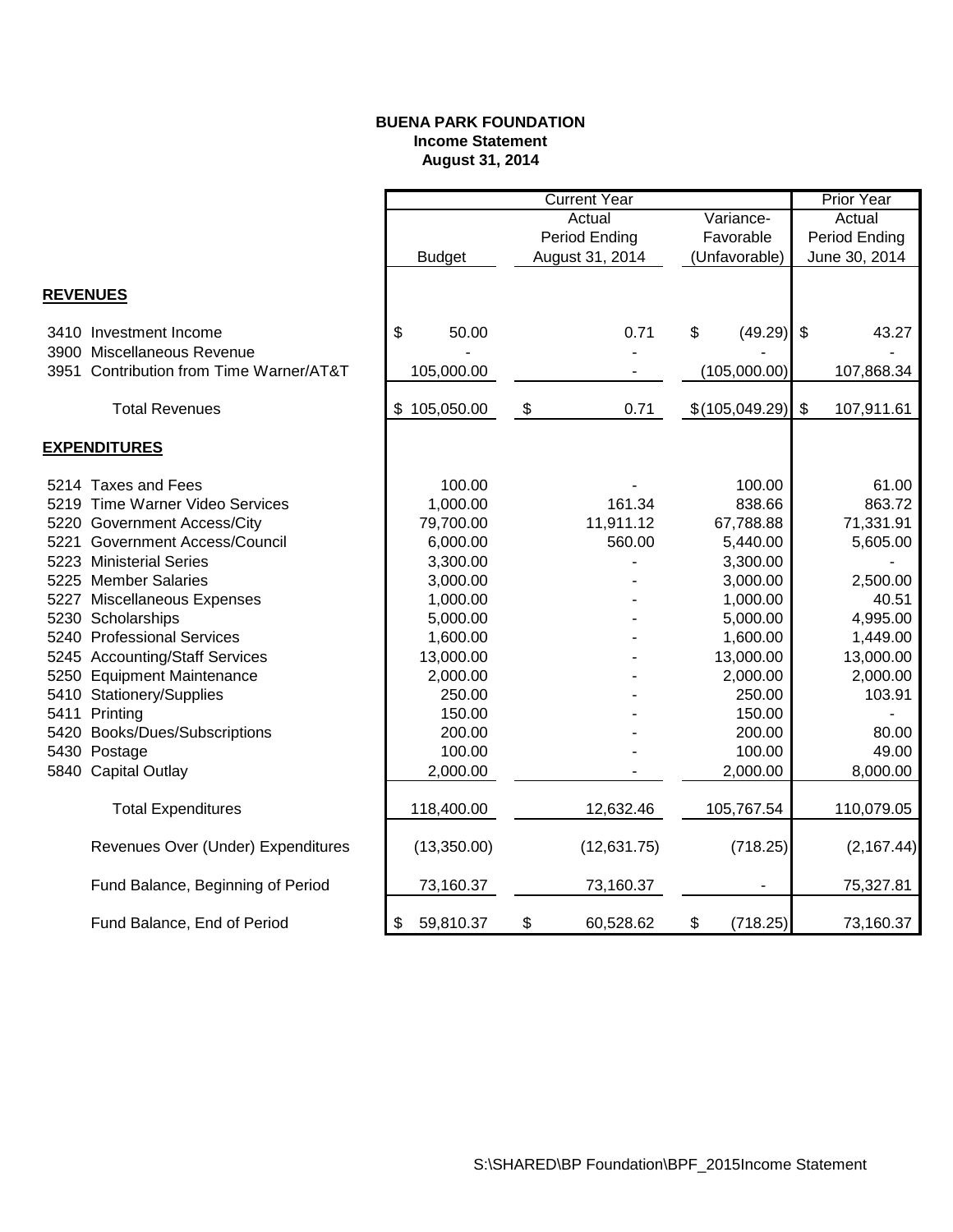# **BUENA PARK FOUNDATION Income Statement June 30, 2014**

|                                 |                                         | <b>Current Year</b> |            |    |               |    |               | <b>Prior Year</b> |            |
|---------------------------------|-----------------------------------------|---------------------|------------|----|---------------|----|---------------|-------------------|------------|
|                                 |                                         | Actual<br>Variance- |            |    |               |    | Actual        |                   |            |
|                                 |                                         |                     |            |    | Period Ending |    | Favorable     | Period Ending     |            |
|                                 |                                         | <b>Budget</b>       |            |    | June 30, 2014 |    | (Unfavorable) | June 30, 2013     |            |
|                                 |                                         |                     |            |    |               |    |               |                   |            |
| <b>REVENUES</b>                 |                                         |                     |            |    |               |    |               |                   |            |
| 3410 Investment Income          |                                         | \$                  | 100.00     |    | 43.27         | \$ | (56.73)       | \$                | 51.29      |
| 3900 Miscellaneous Revenue      |                                         |                     |            |    |               |    |               |                   |            |
|                                 | 3951 Contribution from Time Warner/AT&T |                     | 110,000.00 |    | 107,868.34    |    | (2, 131.66)   |                   | 112,634.08 |
| <b>Total Revenues</b>           |                                         | \$110,100.00        |            | \$ | 107,911.61    | \$ | (2, 188.39)   | \$                | 112,685.37 |
|                                 |                                         |                     |            |    |               |    |               |                   |            |
| <b>EXPENDITURES</b>             |                                         |                     |            |    |               |    |               |                   |            |
| 5214 Taxes and Fees             |                                         |                     | 100.00     |    | 61.00         |    | 39.00         |                   | 81.00      |
| 5219 Time Warner Video Services |                                         |                     | 1,000.00   |    | 863.72        |    | 136.28        |                   | 761.37     |
| 5220 Government Access/City     |                                         |                     | 69,950.00  |    | 71,331.91     |    | (1,381.91)    |                   | 66,323.36  |
| 5221 Government Access/Council  |                                         |                     | 6,000.00   |    | 5,605.00      |    | 395.00        |                   | 4,640.00   |
| 5223 Ministerial Series         |                                         |                     | 2,200.00   |    |               |    | 2,200.00      |                   | 275.00     |
| 5225 Member Salaries            |                                         |                     | 3,000.00   |    | 2,500.00      |    | 500.00        |                   | 2,800.00   |
| 5227 Miscellaneous Expenses     |                                         |                     | 1,000.00   |    | 40.51         |    | 959.49        |                   | 9.63       |
| 5230 Scholarships               |                                         |                     | 5,000.00   |    | 4,995.00      |    | 5.00          |                   | 5,000.00   |
| 5240 Professional Services      |                                         |                     | 1,600.00   |    | 1,449.00      |    | 151.00        |                   | 1,540.00   |
| 5245 Accounting/Staff Services  |                                         |                     | 13,000.00  |    | 13,000.00     |    |               |                   | 13,000.00  |
| 5250 Equipment Maintenance      |                                         |                     | 2,000.00   |    | 2,000.00      |    |               |                   |            |
| 5410 Stationery/Supplies        |                                         |                     | 250.00     |    | 103.91        |    | 146.09        |                   | 209.72     |
| 5411 Printing                   |                                         |                     | 150.00     |    |               |    | 150.00        |                   |            |
| 5420 Books/Dues/Subscriptions   |                                         |                     | 200.00     |    | 80.00         |    | 120.00        |                   | 160.00     |
| 5430 Postage                    |                                         |                     | 100.00     |    | 49.00         |    | 51.00         |                   | 81.34      |
| 5840 Capital Outlay             |                                         |                     | 2,000.00   |    | 8,000.00      |    | (6,000.00)    |                   |            |
| <b>Total Expenditures</b>       |                                         |                     | 107,550.00 |    | 110,079.05    |    | (2,529.05)    |                   | 94,881.42  |
|                                 | Revenues Over (Under) Expenditures      |                     | 2,550.00   |    | (2, 167.44)   |    | 4,717.44      |                   | 17,803.95  |
|                                 | Fund Balance, Beginning of Period       |                     | 75,327.81  |    | 75,327.81     |    |               |                   | 57,523.86  |
| Fund Balance, End of Period     |                                         | \$                  | 77,877.81  | \$ | 73,160.37     | \$ | 4,717.44      |                   | 75,327.81  |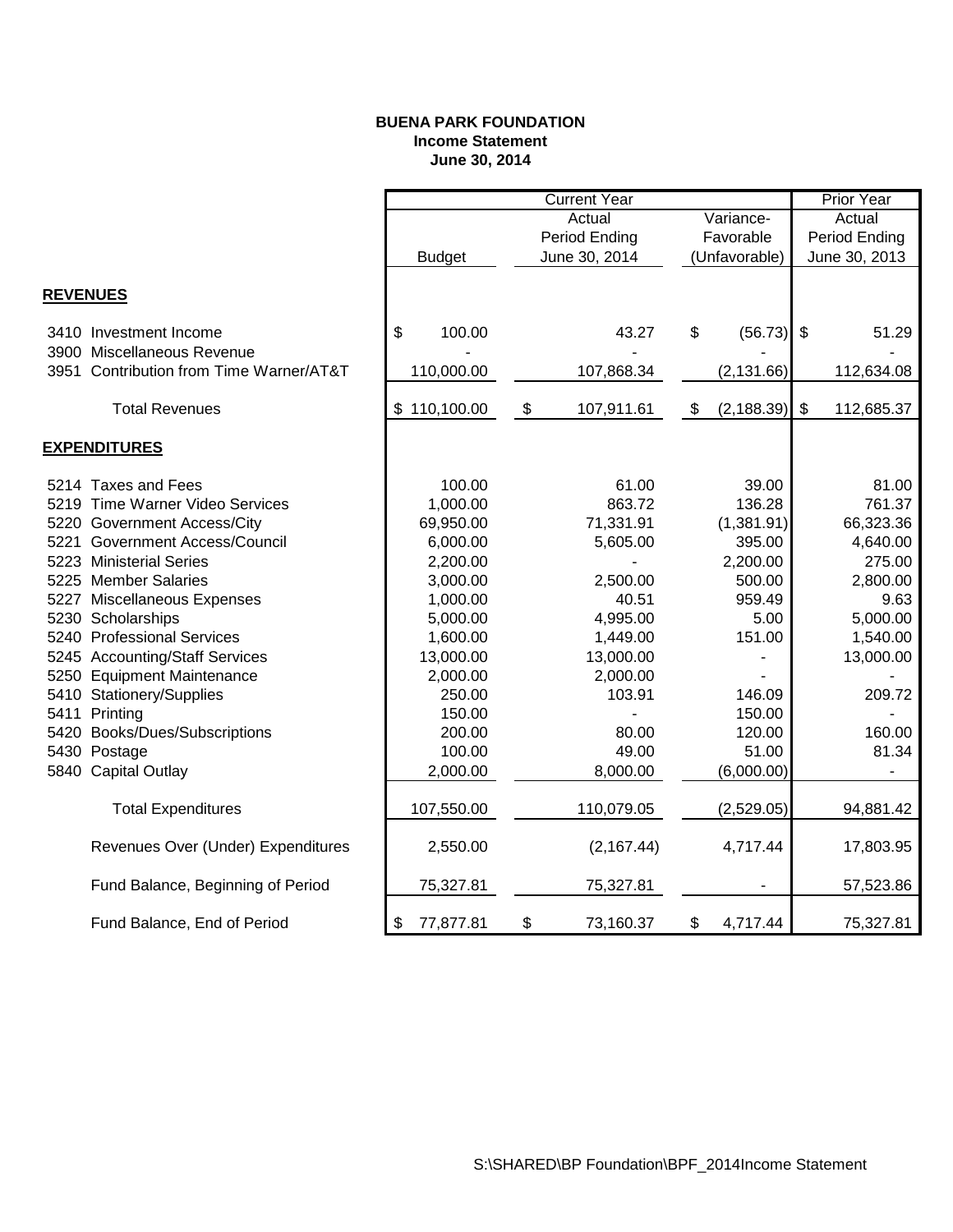# Buena Park Cable Foundation

# Formation of Program Sub-Committee

# **Purpose:**

To explore new programming ideas that enhances the current programming listing.

 To gather information from viewers and the general public for input on current shows and ideas for future shows.

 To work directly with the Executive Producer on new types of shows and the feasibility of them coming to fruition. The Committee would also take into effect the need to not add more of a work load for the Executive Producer and to augment with help from those in the community who would like to participate.

# **Objectives:** (partial list at this time)

1. Create a survey that will give the Foundation Board an idea of what our viewers have to say regarding current programming and what they would like to see. Survey would be a project for a Marketing interne from one of the local colleges.

2. Add more programming and cut down on some shows length of run time.

3. Use intern, either high school or college students, to help with slide shows look and updating.